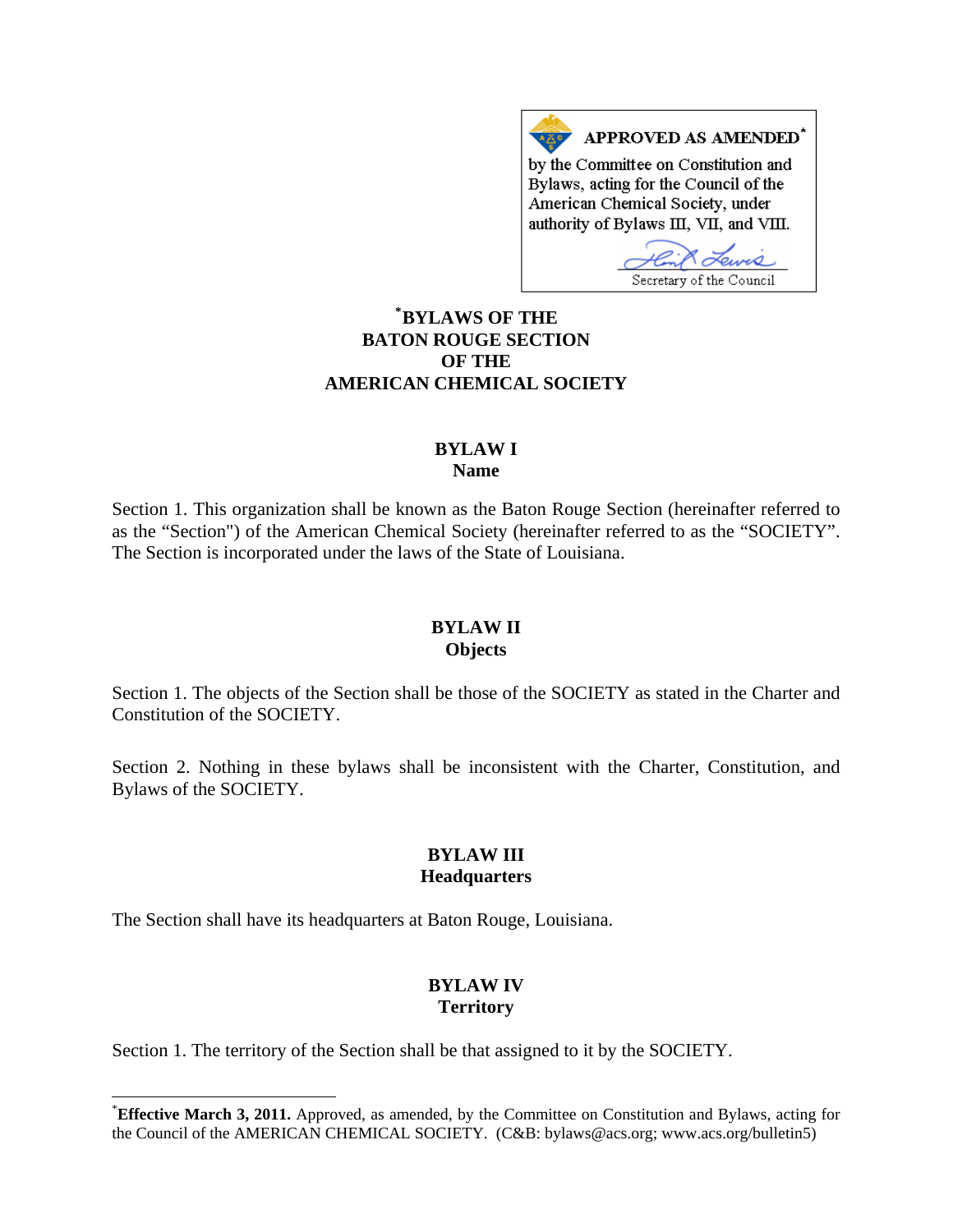#### **BYLAW V Members and Affiliates**

Section 1. The rolls of the Section shall include those MEMBERS, STUDENT MEMBERS and Society Affiliates of the SOCIETY residing within the territory of the Section, provided that exceptions to this rule shall be made in conformity with the Constitution and Bylaws of the SOCIETY.

Section 2. The Section may have Local Section Affiliates in accordance with the provisions of the Constitution and Bylaws of the SOCIETY.

Section 3. MEMBERS, STUDENT MEMBERS, Society Affiliates and Local Section Affiliates shall have such rights and privileges as are accorded them by the Constitution and Bylaws of the SOCIETY. Society Affiliates and Local Section Affiliates may not vote for or hold an elective position of the Section, vote on Articles of Incorporation and bylaws of the Section, or serve as voting members of the Board of Directors, hereinafter called the "Executive Committee".

#### **BYLAW VI Organization**

Section 1. The officers of the Section shall be a Chair (President), Chair-Elect (Vice President), Immediate Past Chair, Secretary, and Treasurer. The offices of Secretary and Treasurer may be held by the same person. In addition, the membership shall elect three Members-at-Large to serve on the Executive Committee.

Section 2. The Section shall have Councilors and Alternate Councilors as provided in the Constitution and Bylaws of the SOCIETY.

Section 3. The Executive Committee (Board of Directors) shall consist of the officers of the Section, the Members-at-Large, and in a non-voting capacity, the Councilors and the Alternate Councilors. The Councilors or Alternate Councilors may concurrently serve as officers or Members-at-Large. A voting member of the Executive Committee is entitled to only one vote, regardless of the number of categories under which he/she may serve.

#### **BYLAW VII Executive Committee: Manner of Election and Terms of Office**

Section 1. The complete management and corporate powers of the Section shall be vested in the Executive Committee, comprised of the Chair, Chair-Elect, Immediate Past Chair, Secretary, Treasurer, and three Members-at-Large. The membership shall elect the following members to the Executive Committee for the terms listed, except that the Chair-Elect automatically advances to Chair.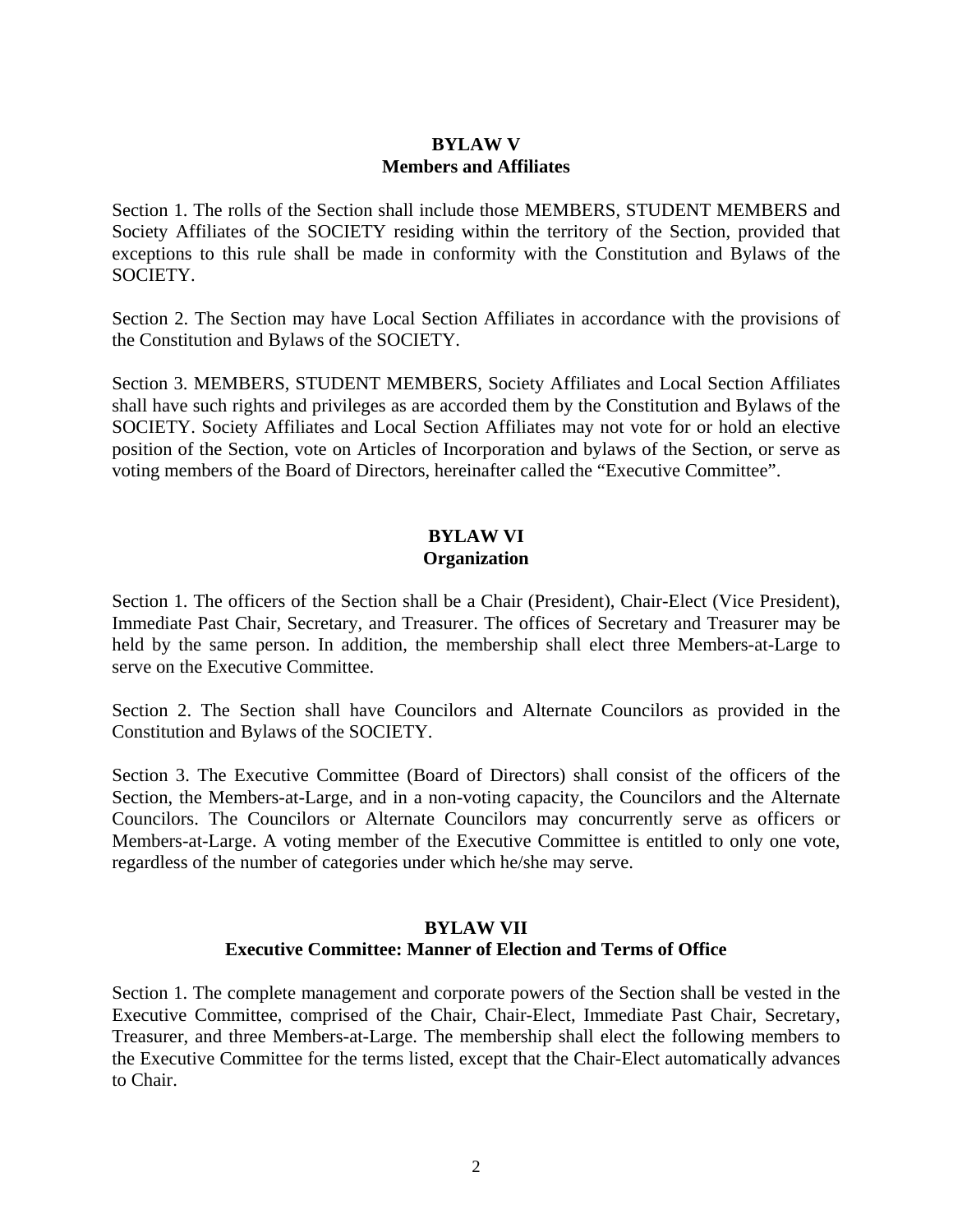| Chair                       | 1 year       |
|-----------------------------|--------------|
| Chair-Elect                 | 1 year       |
| <b>Immediate Past Chair</b> | 1 year       |
| Secretary                   | 1 year       |
| Treasurer                   | 1 year       |
| Members-at-Large (3)        | 3 years each |

The Members-at-Large shall be elected for three-year terms and their terms shall be staggered so that one will be elected each year. Upon completion of the Chair's term of office, the Chair-Elect shall succeed to the office of Chair. The Chair-Elect shall normally be a member of the Executive Committee for three years as Chair-Elect, Chair, and Immediate Past Chair.

Only MEMBERS shall be eligible to hold elective office. Officers shall assume duties on January 1. If the Chair is unable to perform the duties in the case of absence, death, or disability, the Chair-Elect shall assume the duties of the Chair.

Section 2. The number of Councilors designated by the SOCIETY, and a like number of Alternate Councilors shall be elected for a term of three years. The initial years of the terms of both Councilors and Alternate Councilors shall be set by the Executive Committee to produce rotation. The Councilors and Alternate Councilors shall assume duties on January 1.

Section 3. In the event of a vacancy in the office of Chair, the Chair-Elect shall assume the added duties of the Chair for the unexpired term. Vacancies of other officers and Members-at-Large shall be filled by the Executive Committee from among the MEMBERS by interim appointment for the period up to the next annual election, at which time the Section shall elect a MEMBER to complete the unexpired term, if any. In the event the office of Chair-Elect is filled by such interim appointment, the Section shall elect both a Chair and a Chair-Elect at its next annual election.

Section 4. In the event of a vacancy in the office of Councilor or Alternate Councilor, the vacancy shall be filled by the Executive Committee from among the MEMBERS by interim appointment for the period up to the next annual election, at which time the Section shall elect a MEMBER to complete the unexpired term, if any.

Section 5. Prior to October 1 in each year, a Nominating Committee consisting of not less than three members shall be appointed by the Chair to provide nominees for those elective positions in which a vacancy will occur. The Chair will designate one member as the Chair of the Nominating Committee. The committee shall nominate one or more MEMBERS for each position. With the exception of the Chair and Chair-Elect, the incumbent of any elective position may be renominated. If the Chair-Elect has advanced to Chair due to a vacancy in the Chair's position, he/she shall be renominated as Chair to continue in office. Similarly, a Chair Elect who was appointed to fill a vacancy shall be renominated. The nominations shall be presented in the newsletter, website, and at membership meetings. Additional nominations may be made from the floor or by mail to the Chair prior to October 15. Such nominations shall require a second from another MEMBER.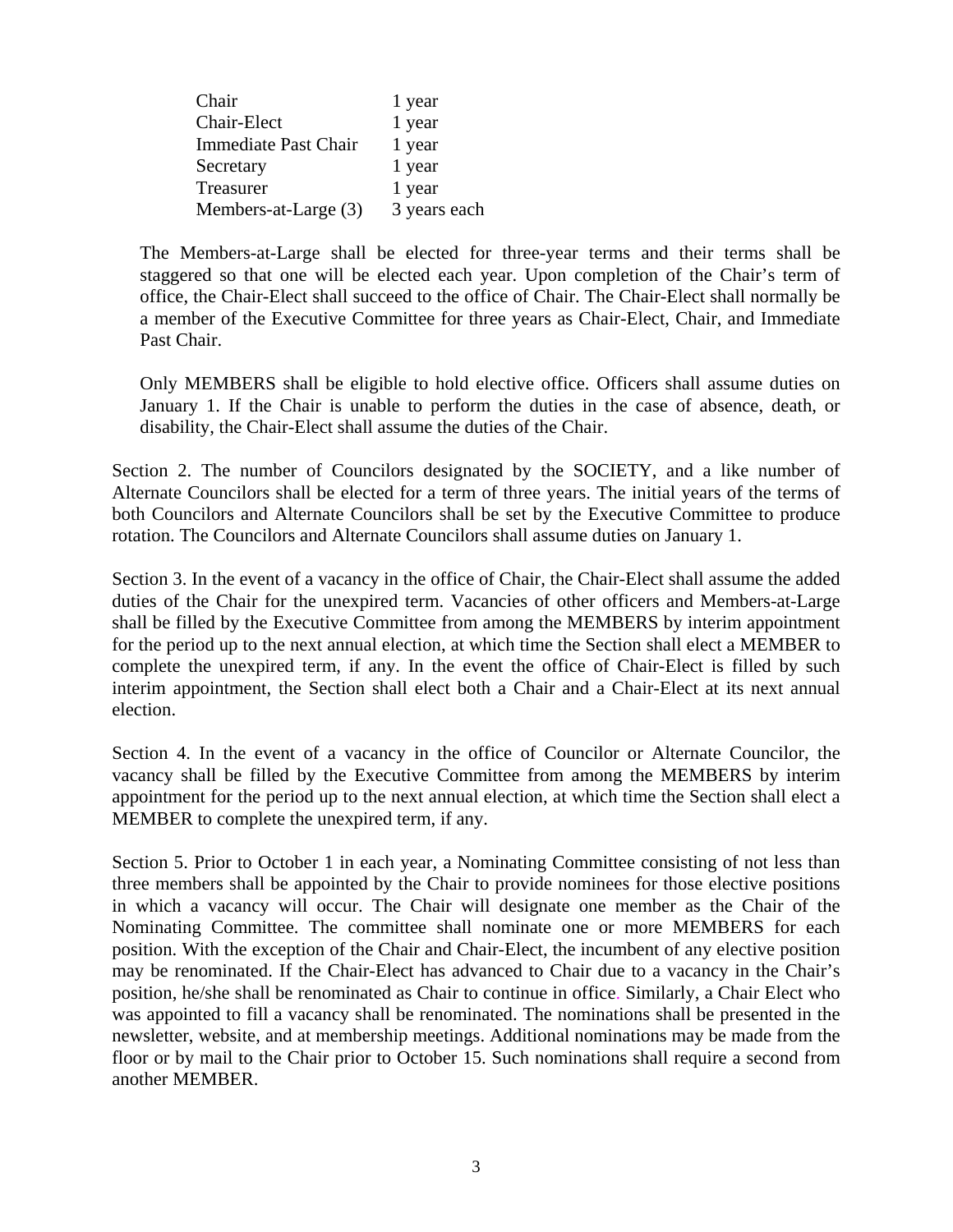Section 6. The annual election of the Executive Committee, Councilors, and Alternate Councilors shall take place between October 1 and November 30. The Chair shall appoint an Election Committee Chair who may recruit other MEMBERS to serve on the Election Committee. The Election Committee shall establish balloting procedures that are open to all eligible members and that are anonymous, prevent fraud, and allow the timely reporting and archiving of balloting results.

A person must receive a plurality of the returned votes to be elected. The Election Committee shall certify the results of the election in accordance with the SOCIETY'S Bylaws. The election results shall be announced in the newsletter.

Section 7. Tie votes shall be resolved by a vote of the Executive Committee.

Section 8. Failure to elect officials annually shall not dissolve this incorporated Section nor impair its corporate existence or its ability to continue management of the Section. The officials in office at the end of the year shall remain in office until their successors shall be duly elected and installed.

## **BYLAW VIII Recall of Elected Officials**

Section 1. The elected officials of the Section (officers or elected Executive Committee members) are subject to recall for neglect of duties or conduct injurious to the SOCIETY. Recall procedures are not applicable to Councilors and Alternate Councilors elected by the Section.

Section 2. The recall of an official shall be initiated when a signed petition, indicating in writing the specific charges and reasonable substantiating evidence, is submitted to the Chair from at least five voting members of the Section. In the event the Chair is the official in question, the Chair-Elect shall receive the petition and shall assume the duties of the office of Chair with respect to this issue until the issue is resolved.

Section 3. The Chair shall without delay determine that the petitioners are aware of the gravity of their actions and the procedures to be followed. The Chair shall seek an alternative resolution to the problems and a withdrawal of the petition at this time. In the absence of a resolution to the problem, the Chair shall present the issue to the Executive Committee as a new business item at the next Executive Committee meeting.

- a. The Executive Committee shall promptly continue the recall process or dismiss the petition as ill-founded or find an alternative solution to the problem. The Chair shall promptly inform the petitioners and the official of the decision of the Executive Committee.
- b. If the proceedings continue, the Chair shall assign the duties of the official to another qualified member of the Section until the issue is resolved.
- c. If the proceedings continue, the official shall be offered an opportunity to answer the allegations in the petition before the Executive Committee.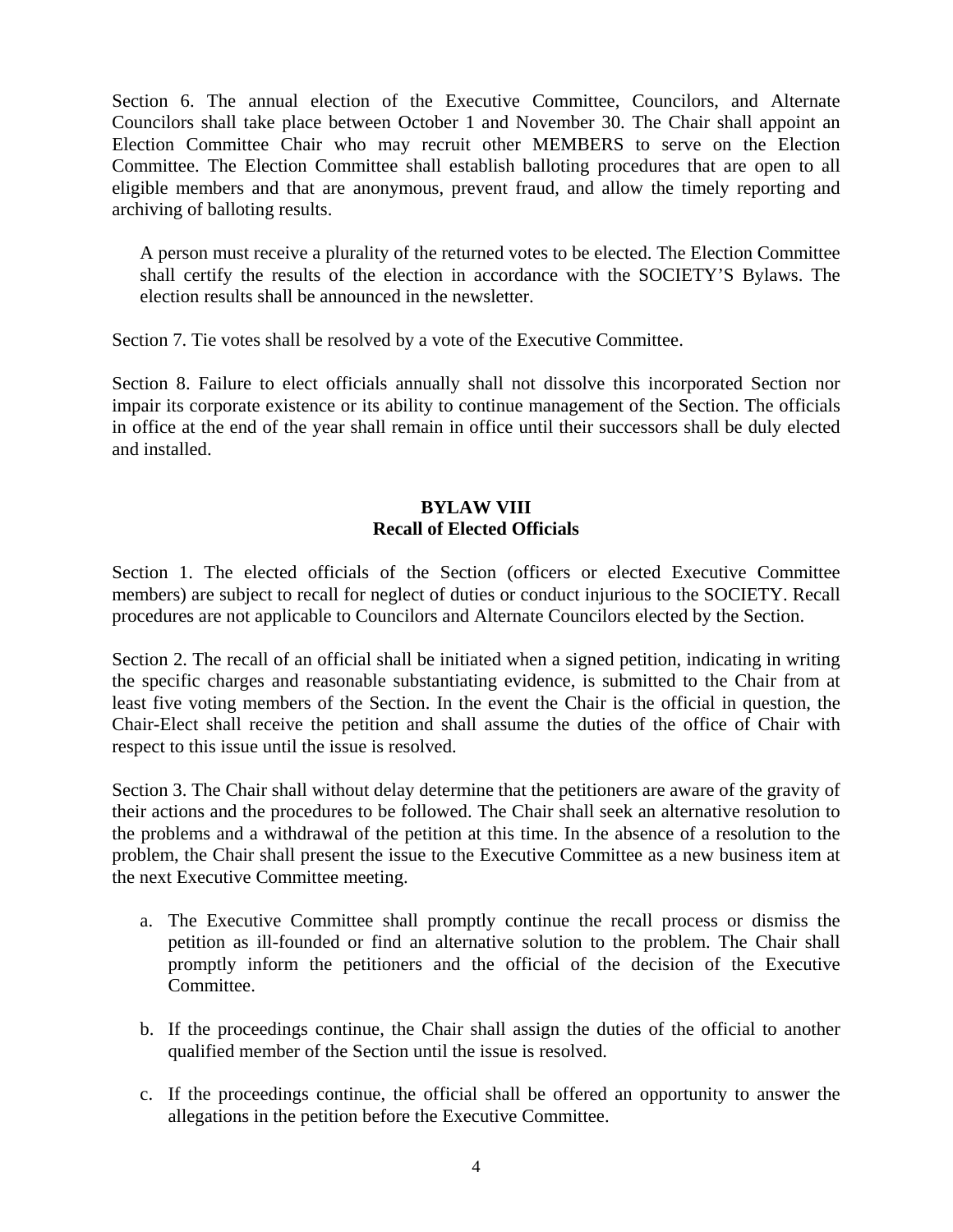Every reasonable effort shall be made to contact the official throughout this procedure. That effort shall include a certified letter to the last known address on the official SOCIETY membership rolls. Upon notification, the official shall have thirty days to make a written response to the allegations. The Executive Committee shall decide whether to proceed after studying the official's response. The Chair shall inform the official and the petitioners of the decision of the Executive Committee.

If no contact with the official can be made after a reasonable effort, the Executive Committee may remove the official in question with a two-thirds (2/3) vote of the remaining members of the Executive Committee.

- d. If the proceedings continue, the official shall choose one of the following options:
	- (1) The official may resign.
	- (2) The official may request a recall vote in the same manner as the original election, which must be consistent with the Section bylaws. The voting membership shall be informed, through brief written statements prepared by the Executive Committee and the official, of the issues involved with the recall vote. Both statements shall be given to the voting membership before the vote is taken.
	- (3) The official may request a hearing and a recall vote by the remaining members of the Executive Committee. A two-thirds (2/3) vote of the remaining members of the Executive Committee shall be required to recall the official.
	- (4) The official may choose not to respond and thus forfeit the position.

Section 4. The vacancy provisions of these bylaws shall be used to fill a vacancy caused by a recall process. The membership of the Section and the Executive Director of the SOCIETY shall be informed of the results of the recall process and the replacement of the official.

#### **BYLAW IX Duties of Officers**

Section 1. The duties of the officers shall be those customarily performed by such officers together with those required by the Constitution and Bylaws of the SOCIETY and such other duties as may be given them from time to time by the Executive Committee.

Section 2. The Chair of the Section shall serve as Chair of the Executive Committee and shall appoint MEMBERS, STUDENT MEMBERS, and/or affiliates to all committees authorized in these bylaws or by the Executive Committee. As Immediate Past Chair, he/she is responsible for the completion of the Section's Annual Report to the SOCIETY for the year in which he/she was Chair.

Section 3. The Treasurer shall be bonded in a suitable manner at the discretion of the Executive Committee.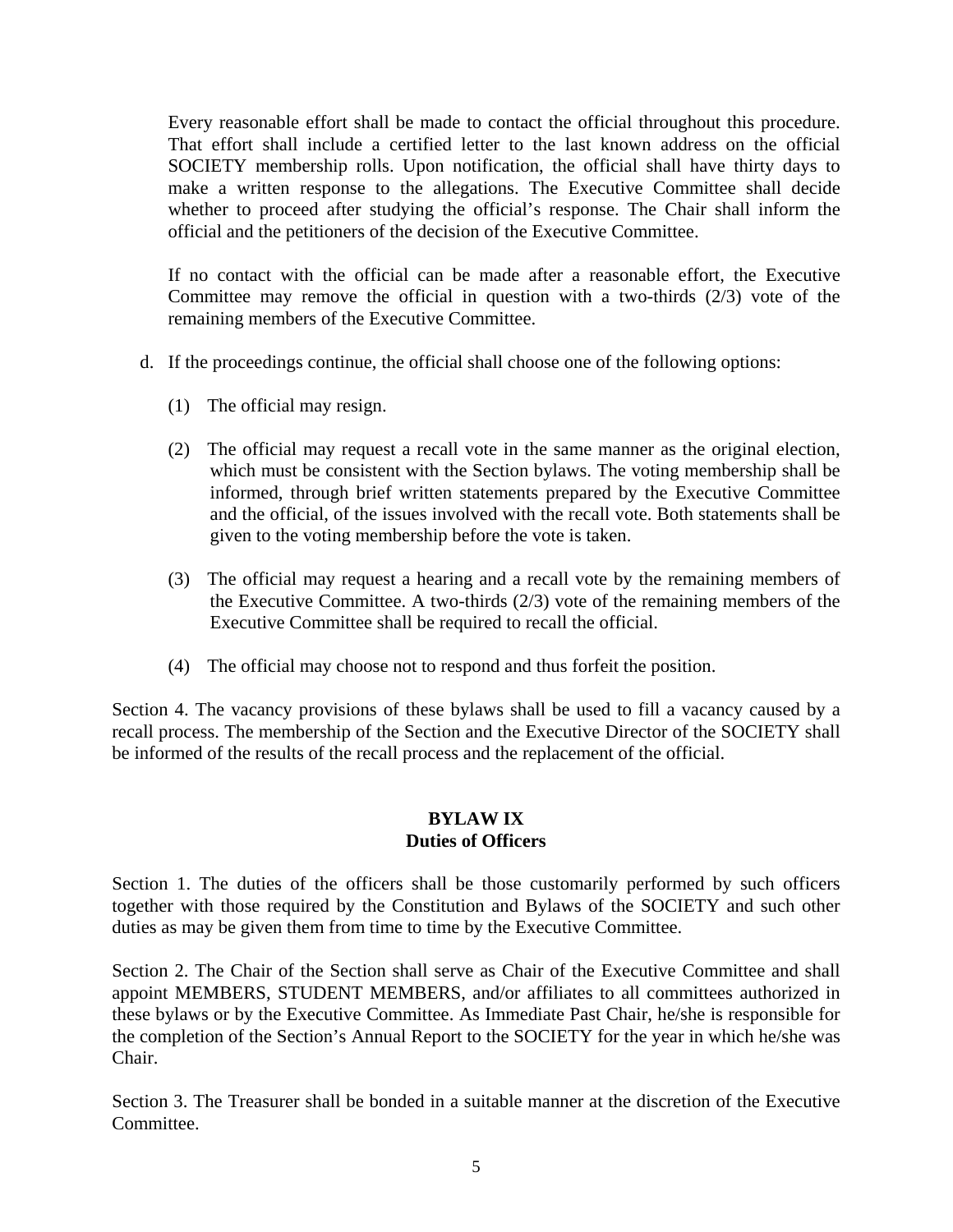Section 4. The Treasurer shall receive and deposit all funds paid to the Section in the name of the Section and shall disburse funds of the Section as directed by the Executive Committee.

## **BYLAW X Committees and Their Duties**

The Executive Committee shall establish committees as necessary for the proper operation of the Section. There shall be a Nominating Committee and an Election Committee as provided for elsewhere in these bylaws. Other committees may be appointed from time to time by the Chair.

## **BYLAW XI Meetings**

Section 1. The Section shall hold regular meetings for programs and/or business at places and times designated by the Executive Committee.

Section 2. The Section shall have special business meetings upon the request of a majority of the Executive Committee or upon request of seven percent of the members of the Section. The calls for special meetings shall recite the exact nature of the business intended to be transacted and no other business shall transpire at such meetings.

Section 3. Notice of all meetings will be sent to all members and affiliates of the Section. A quorum for regular and special meetings of the Section shall consist of seven percent of the members of the Section. In the absence of a quorum, regular and special meetings may adjourn to a date to be decided by the Chair of the Section.

Section 4. The Executive Committee shall meet upon due notice at such times and places as may suit its convenience, upon call of the Chair or upon request of a majority of its members.

Section 5. A quorum for the Executive Committee shall consist of a majority of the members of the Committee. In the case of tie votes, the Chair may decide the issue. In the absence of a quorum, the meeting shall adjourn to a date to be decided by the Chair of the Section.

Section 6. The parliamentary procedure for all Section meetings not specifically provided in these bylaws shall be subject to the most recent edition of *Robert's Rules of Order Newly Revised*.

## **BYLAW XII Finances**

Section 1. All MEMBERS, except MEMBERS in emeritus status of the SOCIETY and Society Affiliates, may be assessed such voluntary annual local dues as the Executive Committee may determine.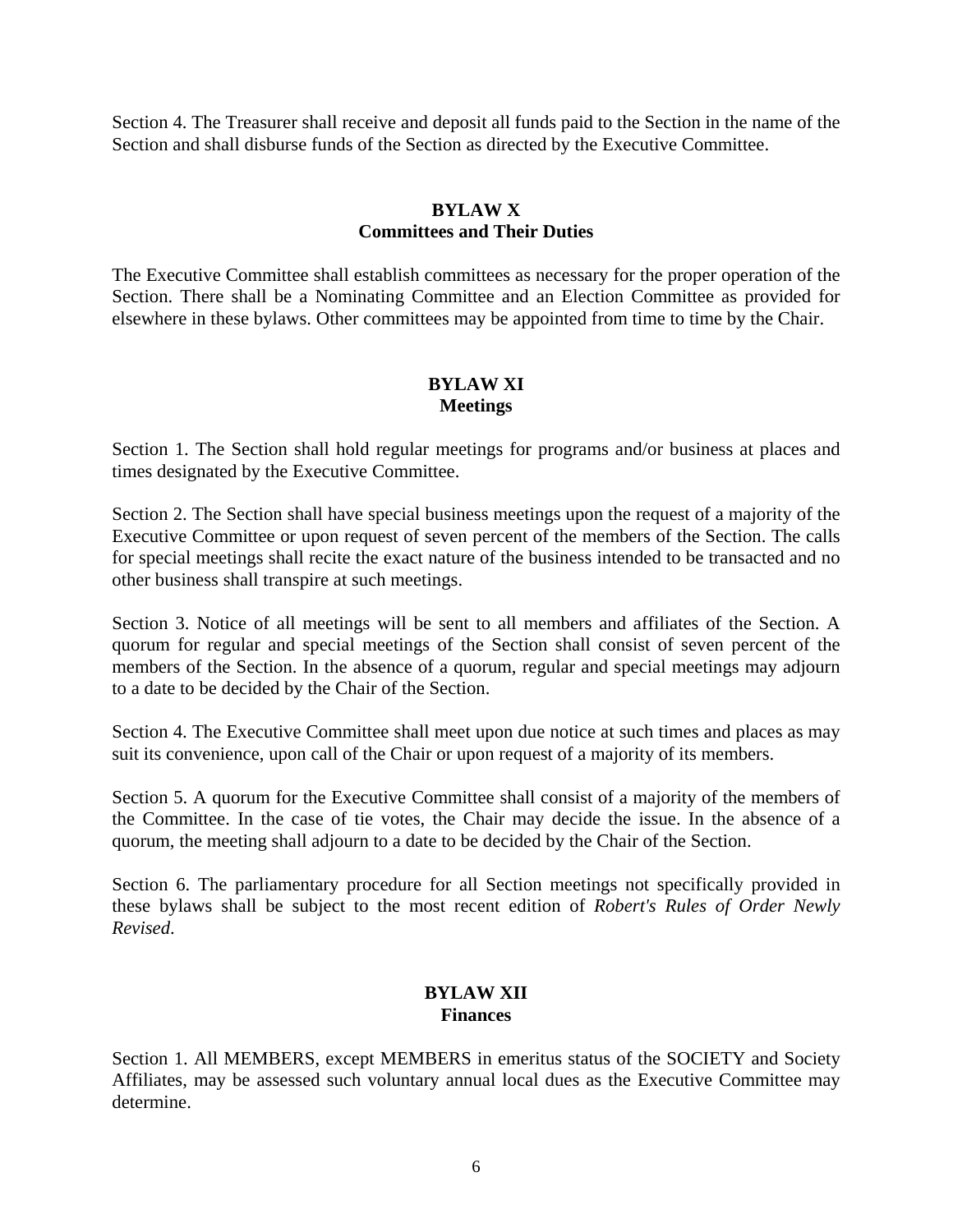Section 2. A Local Section Affiliate shall retain affiliate status only so long as payment is made of the current Section dues.

## **BYLAW XIII Dissolution**

Upon the dissolution of the Section and the discharge of its debts and the settlement of its affairs, any assets of the Section remaining thereafter shall be conveyed to such organization then existent, within or without the territory of the Local Section, as is dedicated to the perpetuation of objects similar to those of the AMERICAN CHEMICAL SOCIETY, or to the AMERICAN CHEMICAL SOCIETY, so long as whichever organization is selected by the governing body of the Local Section at the time of dissolution shall be exempt under Section  $501(c)(3)$  of the Internal Revenue Code of 1954 as amended or under such successor provision of the Code as may be in effect at the time of the Section's dissolution.

## **BYLAW XIV Amendments to Bylaws**

Section 1. A proposed amendment shall be first submitted in writing to the Executive Committee. After review by the Executive Committee, the proposed amendment shall be submitted to the SOCIETY's Committee on Constitution and Bylaws for review and comment. When the comments are received, the amended bylaws shall be revised. If approved by the Executive Committee, they shall be resubmitted to the Committee on Constitution and Bylaws, acting for the Council. If requested by the Committee on Constitution and Bylaws, further revisions may be made and approved by the Executive Committee.

Section 2. The Secretary shall distribute the amended bylaws to all members of the Section when notice of the next Section meeting is given. Following announcement of the proposed amendment, the membership may vote on the amendment at the next regular meeting. The amendment will be adopted at the meeting of the Section if it receives an affirmative vote by two-thirds (2/3) of the members present.

Alternatively, a ballot may be used provided that both the current language and the amended language of the affected bylaw(s), together with an explanation of the changes, have been published on the Section website or accompany the ballots. A deadline date, at least three weeks after distribution of the ballots, shall be specified for return of the ballots to the Secretary or other designated official of the Section. The amendment is adopted by an affirmative vote of two-thirds (2/3) of the valid ballots returned.

Section 3. If a proposed amendment is not approved by a majority of the Executive Committee, it may nevertheless, be brought to the members for a vote in an alternative manner. To bring about such a vote, a petition supporting the amendment which has been signed by at least 30 members or five percent of the members of the Section, whichever is larger, must be presented to the Executive Committee. The procedure subsequently followed for general announcement of the amendment and balloting shall be identical to that used for an amendment approved by the Executive Committee.